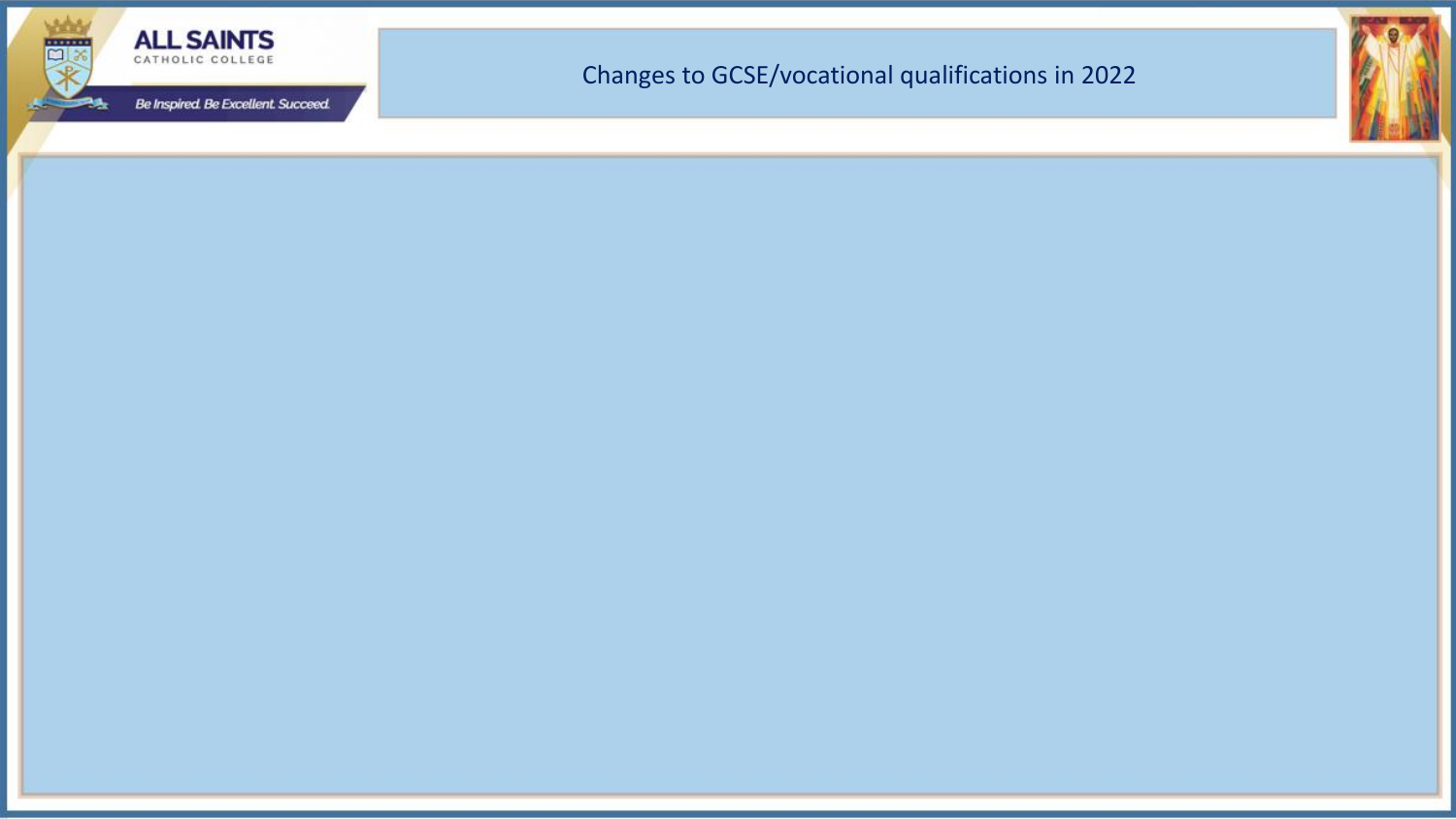



• You WILL have 2 opportunities to sit your Unit 1 examination. This will depend on the result you achieve on 5<sup>th</sup> November i.e.. Year 10 TAG grade

There are no changes to the assessment of this unit.

An additional assessment opportunity has been made available in January 2022 for candidates ready for assessment, including candidates who have been awarded a Unit TAG for Summer 2021 and who want an opportunity to sit the assessment. This assessment is therefore available in January and Summer 2022.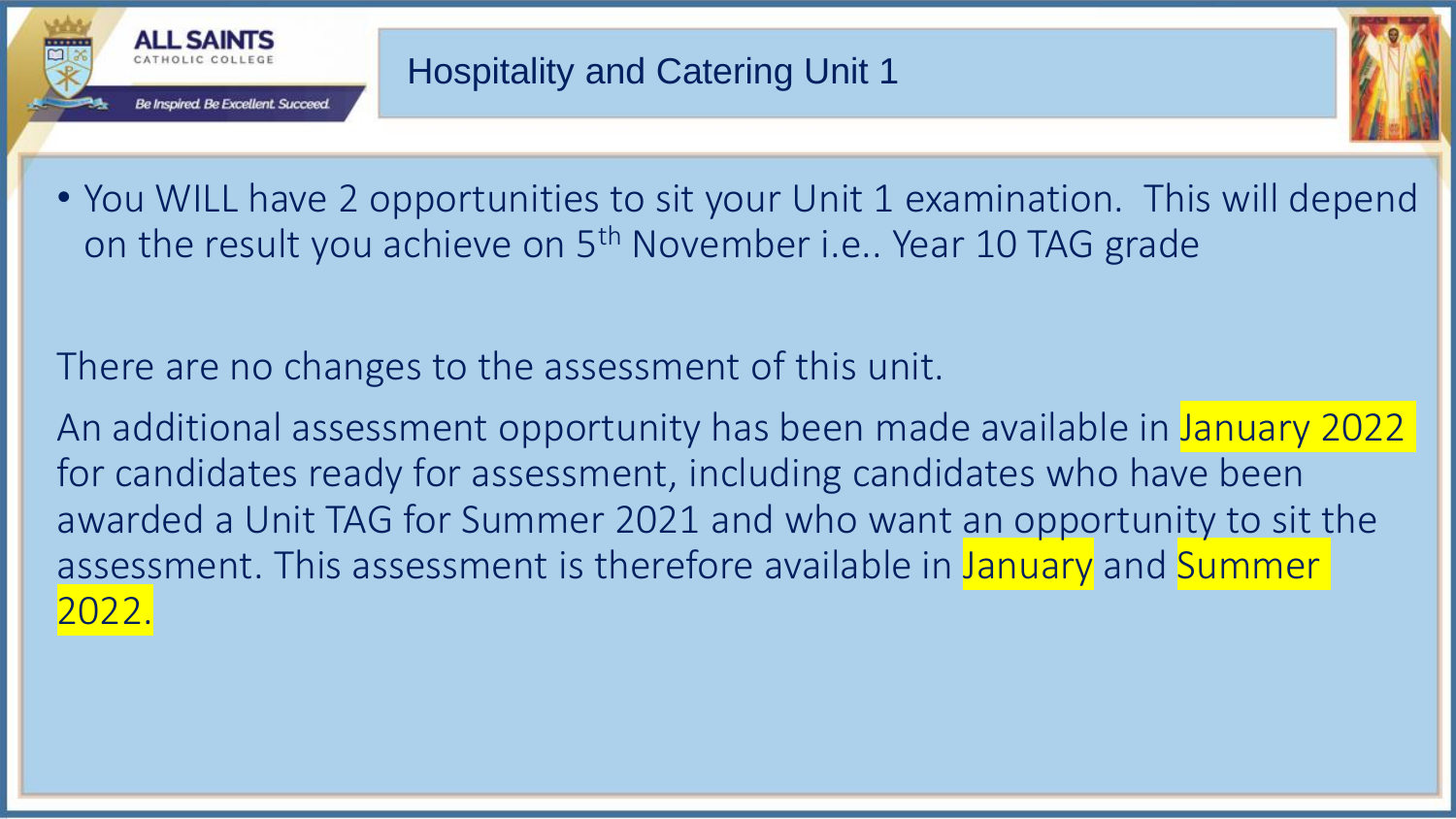



- 2.4 You must still plan two dishes but will only be required to prepare one dish in line with the controls outlined in the brief.
- Controlled assessment can be timetabled over as many sessions and weeks as is necessary within the time allowed.
- An additional assessment opportunity has been made available in January 2022 for candidates ready for assessment, including candidates who have been awarded a Unit TAG for Summer 2021 and who want an opportunity to sit the assessment.
- External moderation is therefore available in January and **Summer 2022.**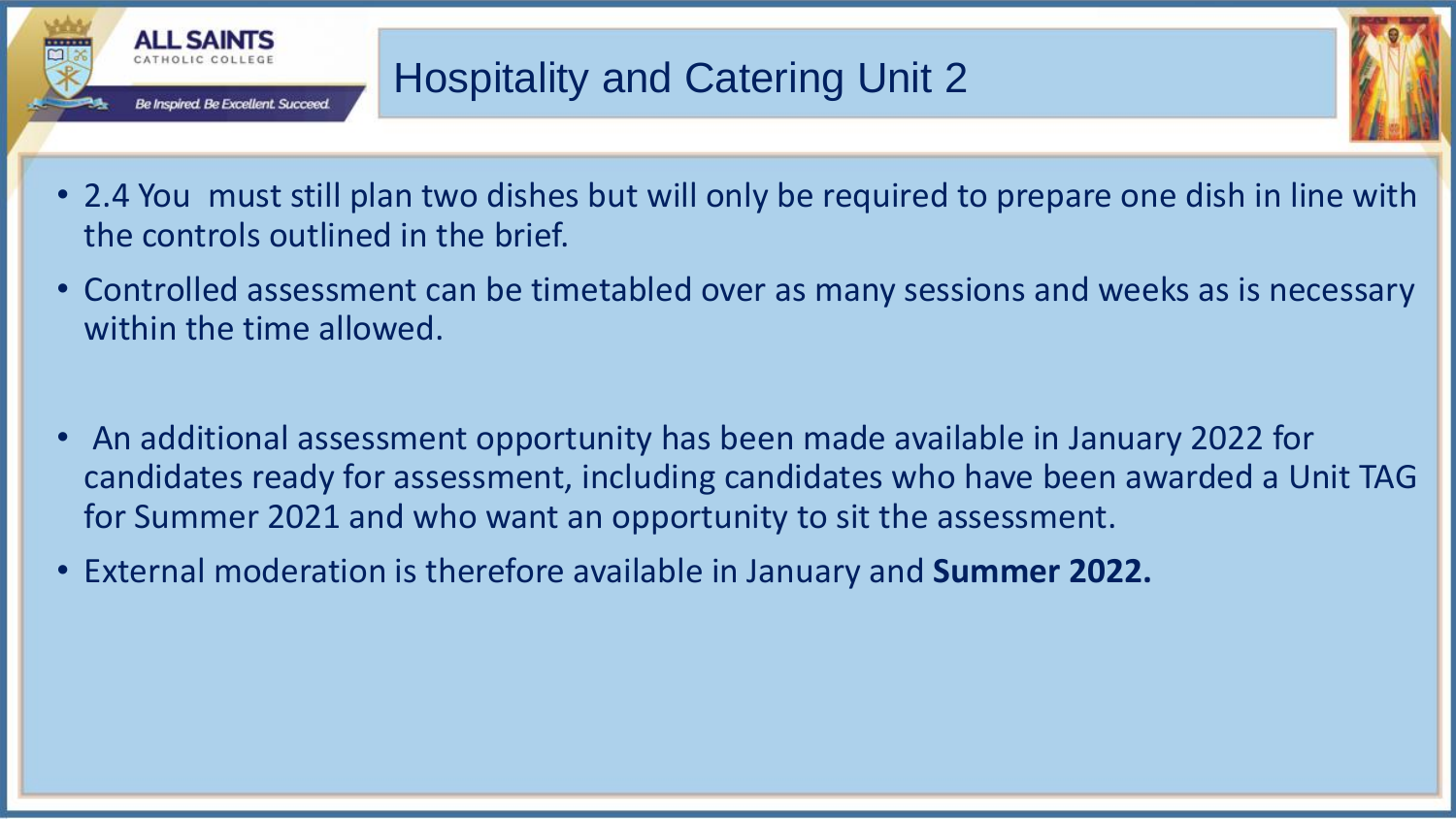

### **Humanities**

#### Geography

- Some degree of optionality on Paper 2. ALL of section A (Urban issues + challenges) is completed then pupils will complete either section B (Economic World) or C (Resource Management). Further development to come.
- On Paper 3 there is no fieldwork questions based on their own work – BUT there could be questions on theoretical fieldwork.

#### **History**

- Optionality has been introduced. Pupils only answer questions on 3 of the 4 studies.
- In our case that means they answer 1A (Causes of WWI) 1B (Germany 1890-1945) and 2B (Elizabethan England) They DO NOT do 2A (Power and the People)
- Number of marks available in the exam has dropped from 168-124 and the time for the papers has dropped to same as last year.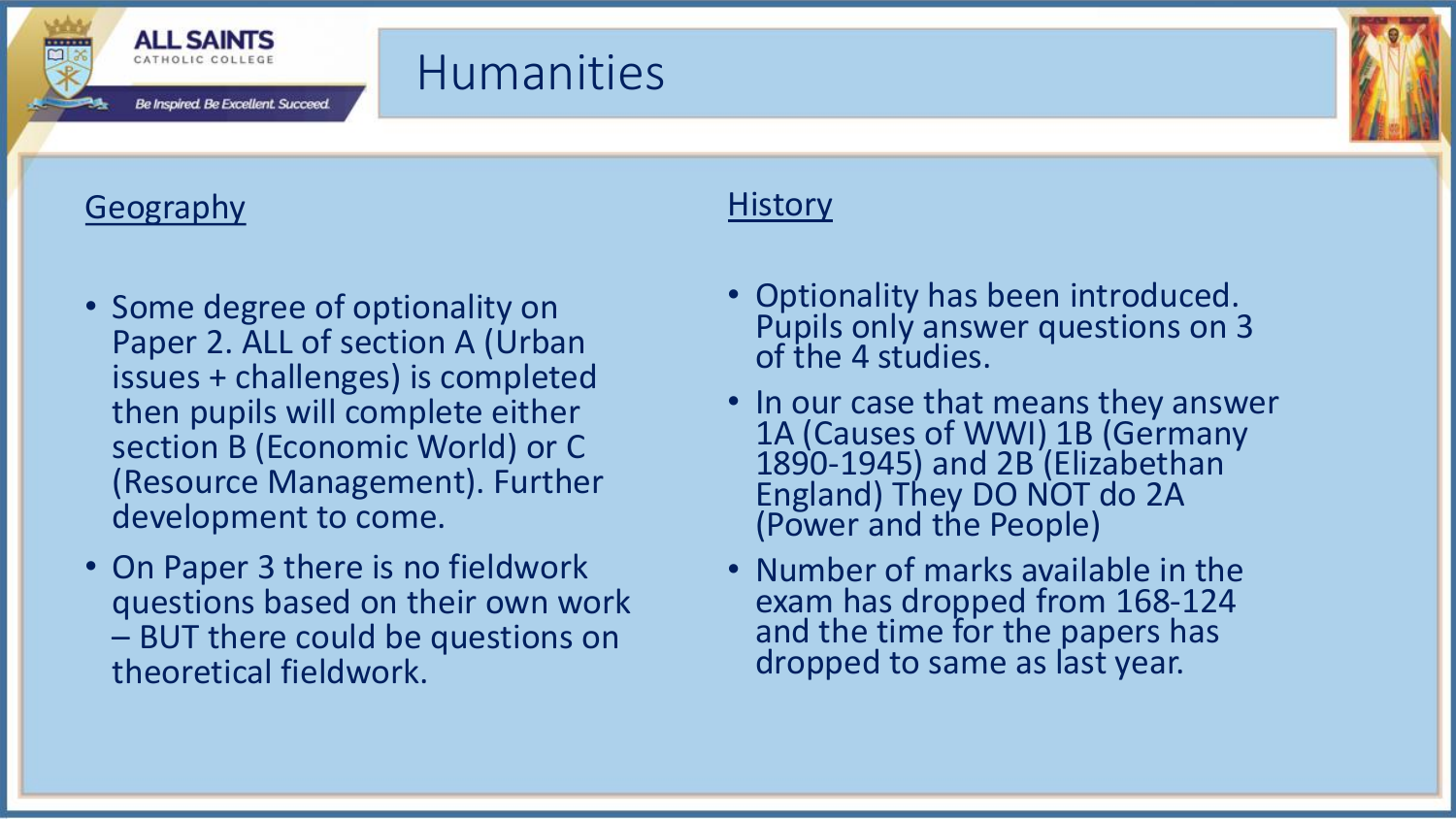

## English Literature

- You WILL be sitting exams.
- You need to prepare for the following topics:
- Macbeth
- An Inspector Calls
- A Christmas Carol
- Unseen Poetry
- There will be TWO exams:
- Paper 1: An Inspector Calls (one question) and A Christmas Carol (one question)
- Paper 2: Macbeth (one question) and Unseen Poetry (two questions)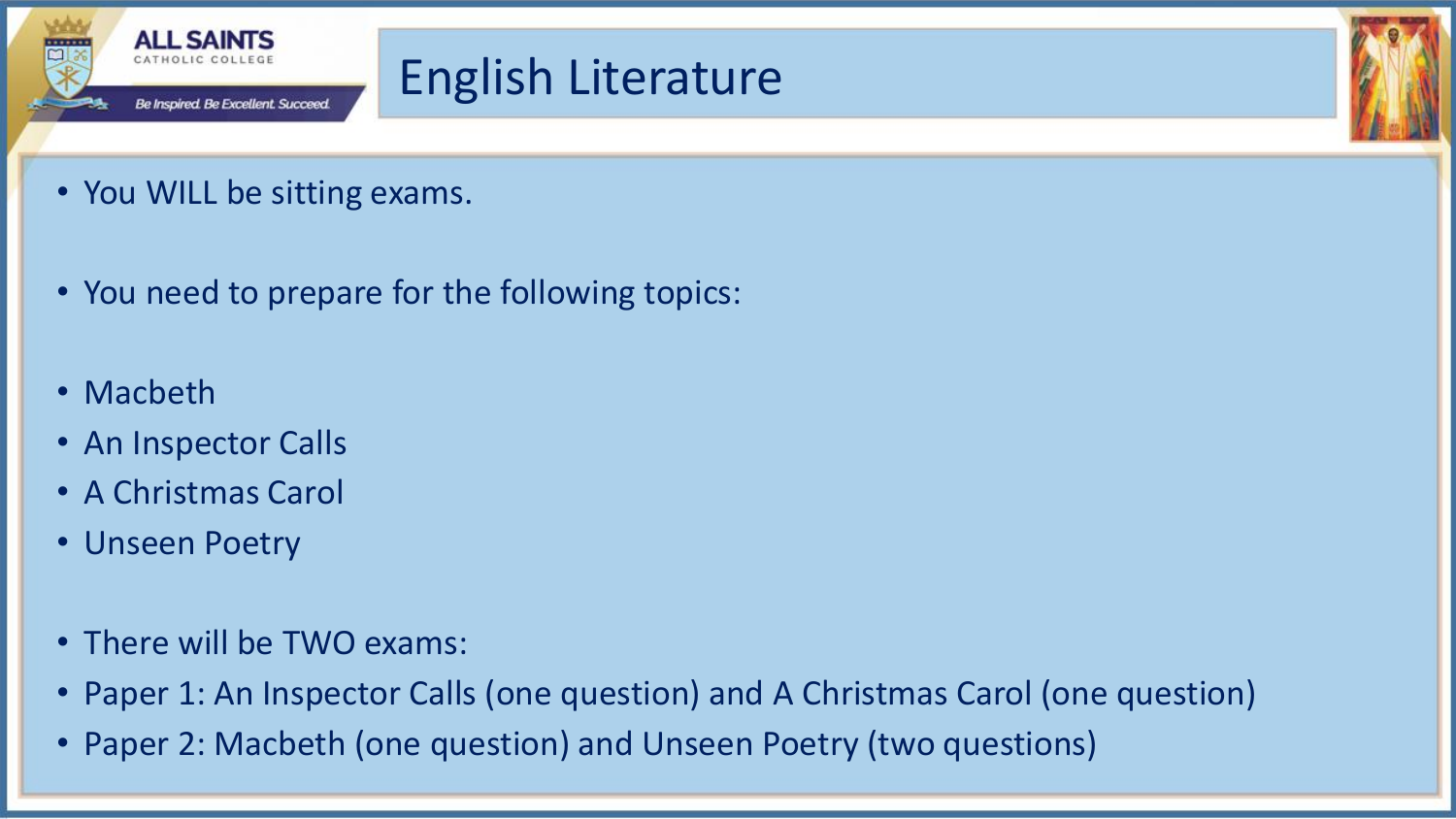



- Catholic Christianity (1hr 45 minutes)
- Judaism (50 minutes)
- Catholic Christianity Philosophy and Ethics (50 minutes)

To make exams in 2022 less daunting, students will be told in advance some of the topic areas that will be included on the exam papers, helping them to manage their exam preparation. This information will be issued in the spring term to help students to focus their revision time.

Edexcel have stated that they are monitoring the pandemic and the impact on learning and may release these topics earlier.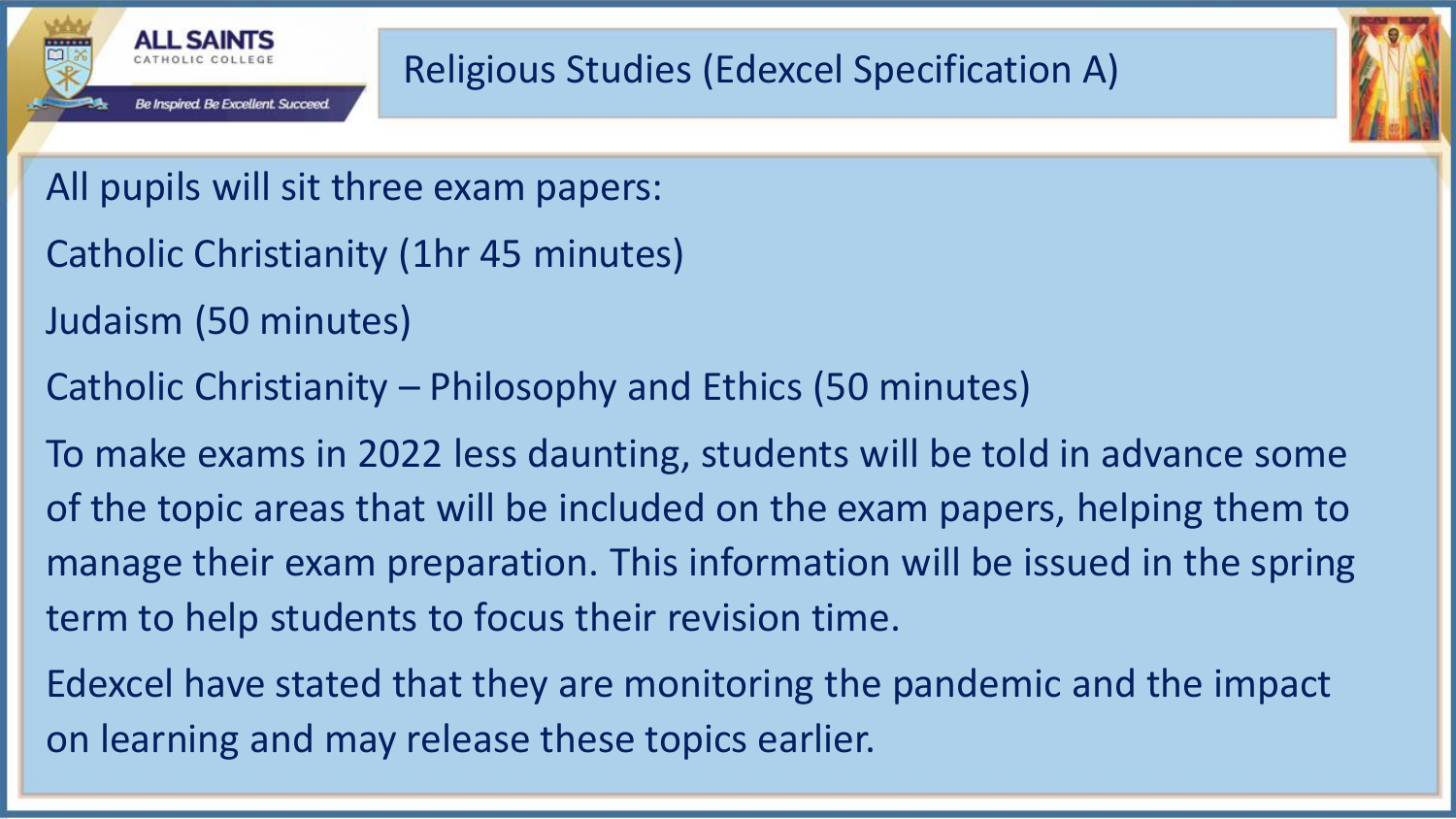

# Art, Craft and Design

There will be no Externally Set Assignment this year. Instead you will be assessed on your coursework portfolio only.

Therefore, all work needs to be completed to a high standard.

Previous work will be revisited and improved.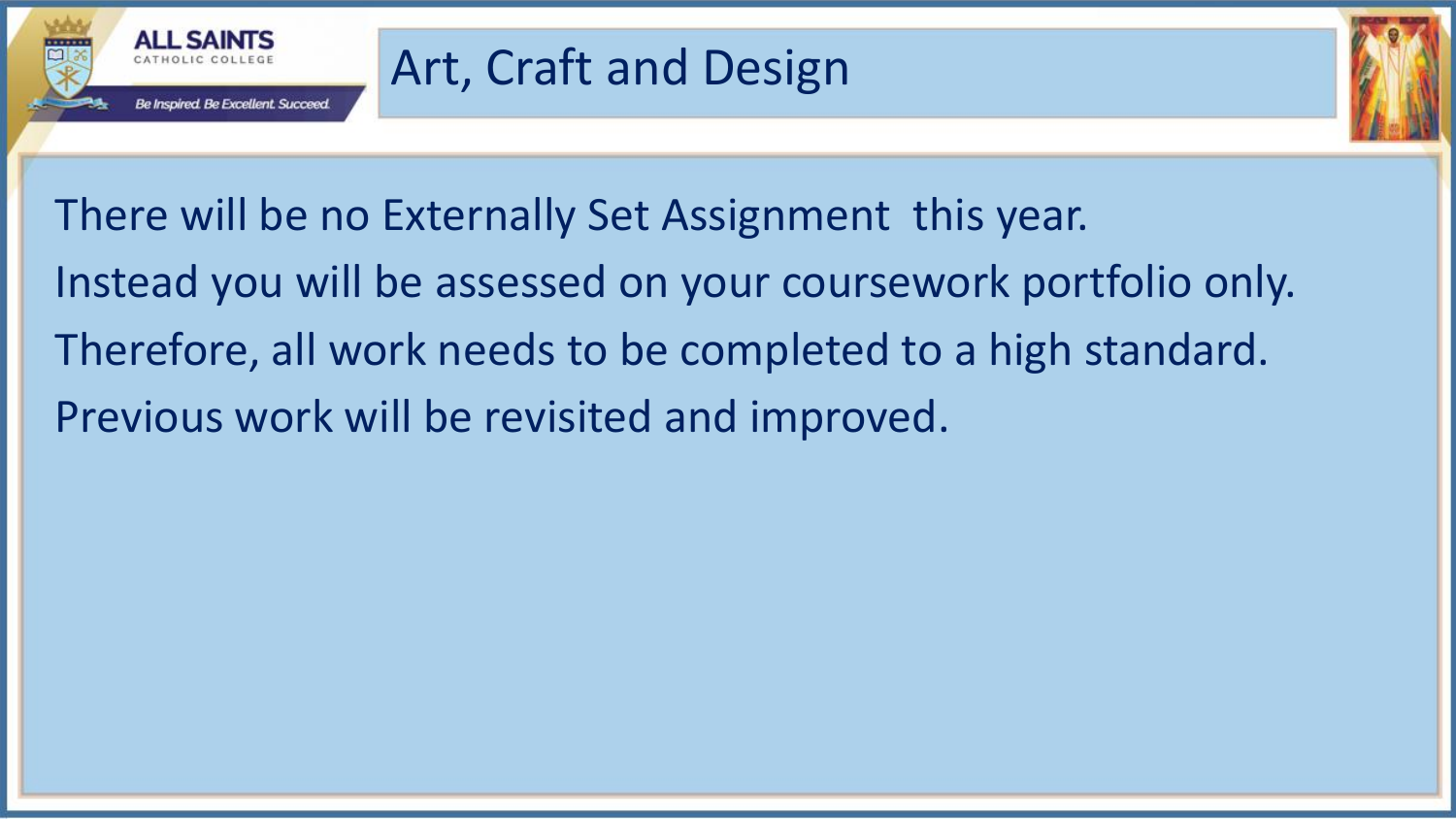



• Biology/ chemistry and physics: Permit observation of demonstrations and/or simulations to cover required apparatus and techniques.

**Science** 

• Physics: students will be given a revised equation sheet for GCSE Physics and combined science in summer 2022, covering all the equations required in the subject content.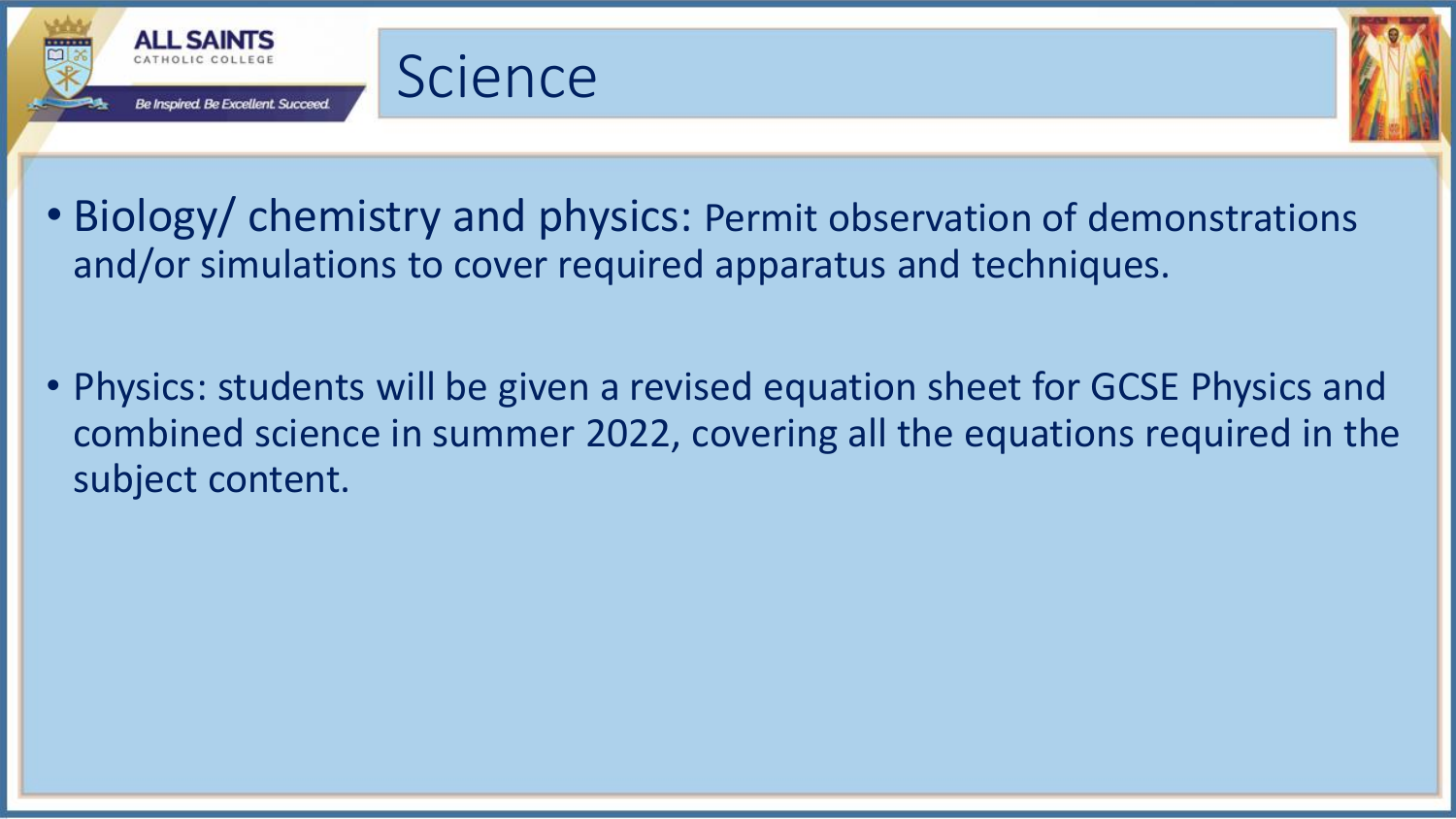

### Mathematics

**ALL SAINTS** CATHOLIC COLLEGE



- Separate formulae sheets will be provided to Foundation tier and Higher tier students.
- The Higher Tier formulae sheet includes additional formulae.
- Formulae sheets will be used in teaching and assessments, to make sure students are familiar with it prior to the exams.
- Students will be given a formulae sheet alongside each of their question papers. Students will get a clean copy in each exam.